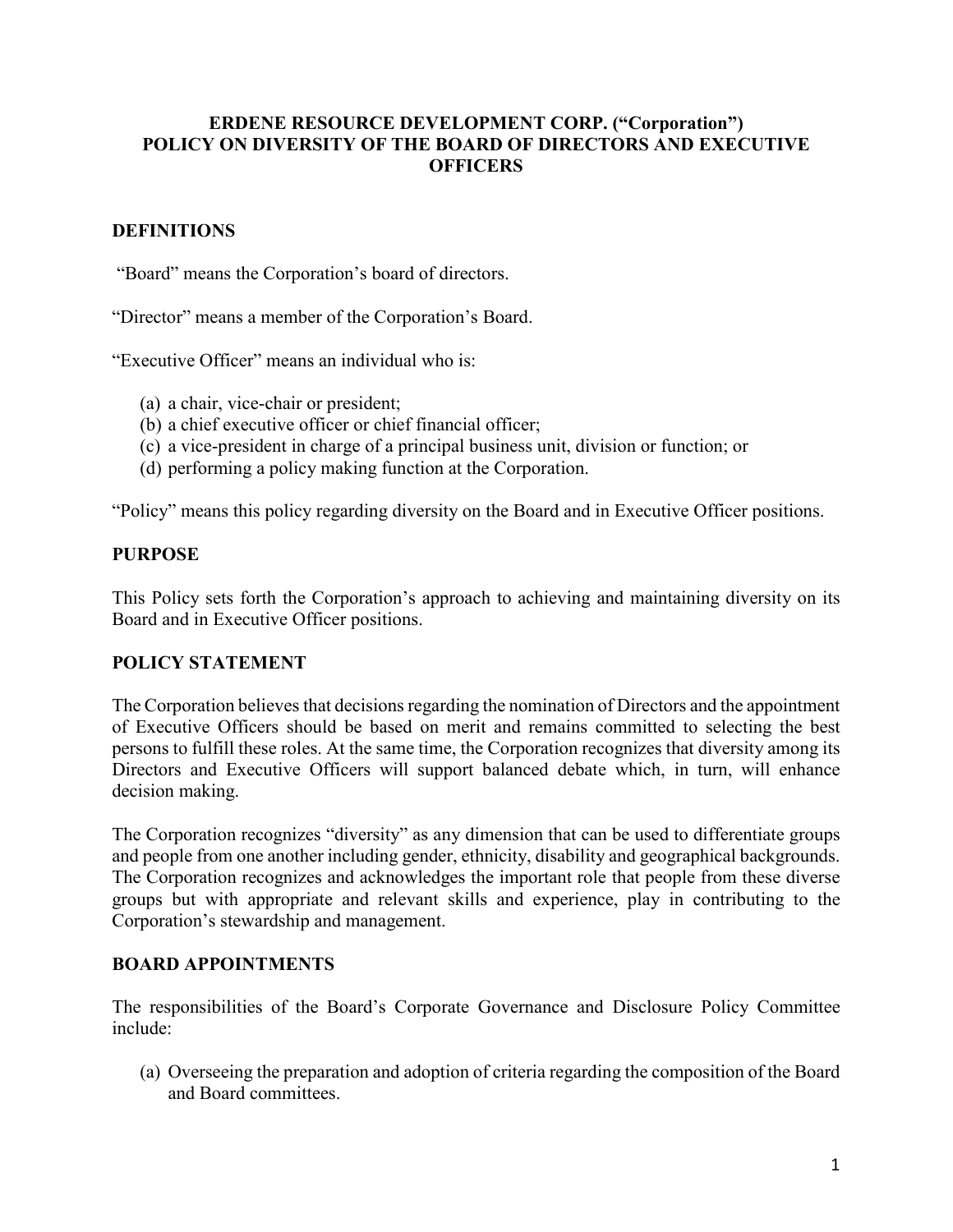- (b) Reviewing the qualifications of candidates for Board membership and the slate of candidates for directors to be nominated for election by shareholders at annual general meetings of shareholders.
- (c) Overseeing the development and implementation of a process for assessing the effectiveness of the Board, its size and composition and its committees.

When searching for qualified persons to serve on the Board, the Board and the Corporate Governance Committee will strive for the inclusion of diverse groups, knowledge, and viewpoints. In connection with the Corporation's objective to create and maintain a diverse Board, the Corporate Governance and Disclosure Policy Committee will:

- (a) Develop recruitment protocols that seek to include diverse candidates in any Director search. These protocols will take into account that qualified candidates may be found in a broad array of organizations, including academic institutions, privately held businesses, non-profit organizations, and trade associations, in addition to the traditional candidate pool of corporate directors and officers.
- (b) Periodically review Board recruitment and selection protocols to ensure that diversity remains a component of any Director search.
- (c) In order to promote diversity, consider the level of diversity on the Board in identifying and nominating candidates for election and re-election to the Board. While the primary consideration in Board composition will remain ensuring any vacancies are filled with the best possible candidate having the required skills and experience, the Board will include due consideration for diverse representatives in the director nomination process by proactively searching for, or requesting a search firm to provide diverse candidates in the solicitation process. While the Corporation will strive for diversity, it will not apply targets for any category of diversity on the Board due to the prime requirement of appointment based on merit.

To accomplish this, an executive search firm may be retained to help meet the Board's skill's and diversity objectives.

## **MECHANISMS OF BOARD RENEWAL**

Periodically, but at least once every 5 years, the Board shall consider the need for a renewal program intended to achieve what the Board believes to be a then desirable representation of diversity and, if deemed necessary or desirable, embark upon a program to effect concomitant changes in Board composition.

## **EXECUTIVE OFFICER APPOINTMENTS**

In fulfilling its role, the Corporate Governance and Disclosure Policy Committee and any other person or committee of the Board who nominates Executive Officers for appointment shall: